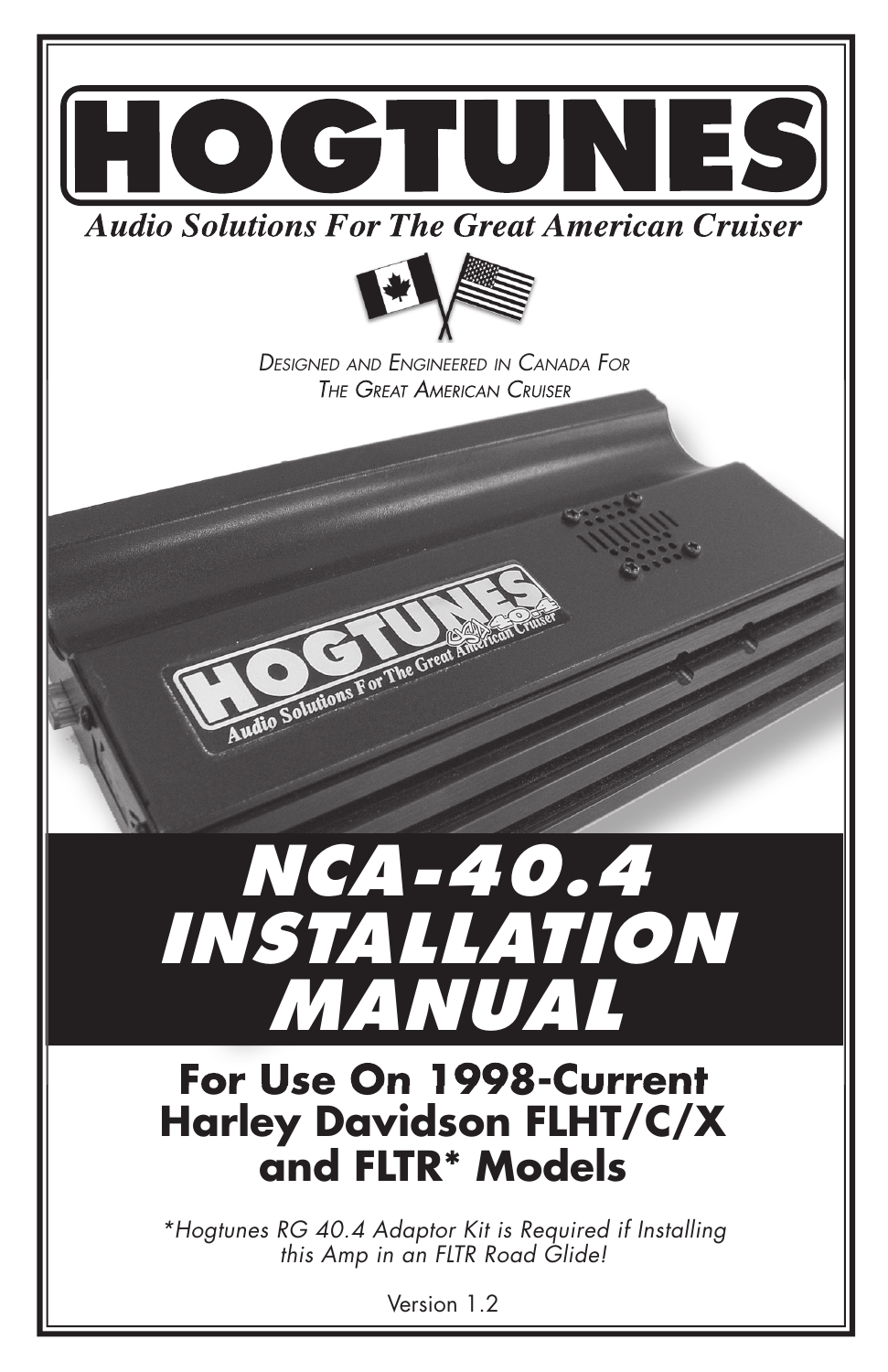Thank you for choosing the Hogtunes NCA 40.4 Amplifier for your bike. Since positive word of mouth is the best way to grow our business, we want your new system to work as well as it was designed to. If you have any questions or concerns, we are here to help.

> Email: info@hogtunes.com Tel: 705-719-6361

A video version of this manual is available at **www.hogtunes.com.**

If you still need assistance, please consider a professional installation by your motorcycle dealer.

**IMPORTANT:** The NCA-40.4 makes its best power when powering 2 ohm speakers. Running higher impedance speakers (eg, 3,4,6, or 8 ohm) will reduce the amplifier's power output!

The NCA-40.4 amplifier cannot be used if any external amplifier is already on the bike. This includes CVO Models with the factory amplifier under the tour-pak!! This kit will work on CVO models if the factory amplifier and its wiring have been removed.

Harley-Davidson, Electra Glide, Road Glide, Street Glide, Ultra Classic, Tri Glide, CVO, Screamin Eagle and Tour-Pak are Trademarks, and/or Registered Trademarks of Harley-Davidson, Inc., Milwaukee, Wisconsin, USA, and if Used or Implied are for Reference Only. There is No Affiliation Between Harley-Davidson, Inc. and Hogtunes Inc.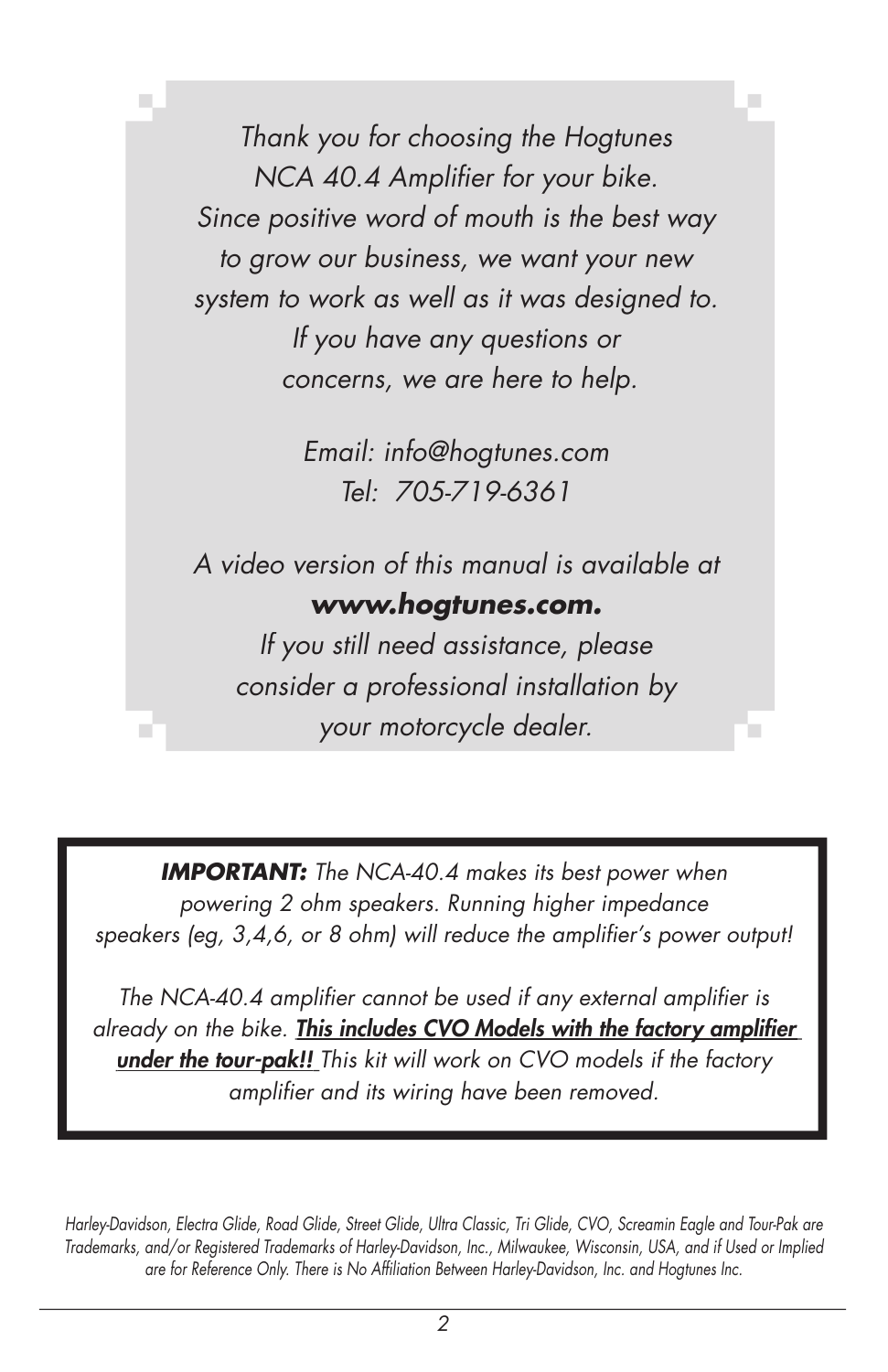# **ETTING STARTE**

Please read the entire manual before starting. It **WILL** help and will familiarize you with all the options of the amp.

- Step #1: Remove the seat, and both wires (+ and -) from the battery.
- Step #2: Remove the outer fairing/headlamp assembly. Refer to a service manual if you need help with this. Note: A towel on the front fender can help prevent scratches or "dings" from dropped tools or fasteners etc.

Note: If this amplifier is being mounted in a FLTR "Road Glide", Hogtunes Part RG 40.4 Adaptor Kit is required. (Drag Specialties Part #4405-0232)

- Step #3: Take the 2 wires off each front speaker by gently pulling one at a time. Let the factory speaker wires hang for now. If installing on an Ultra, remove each rear speaker and let the rear speaker wires hang for now.
- Step  $#4$ : On the side of the amplifier is a 2ch/4ch switch that needs to be set for your system. In the "2ch" position, all 4 channels are driven equally with no option of a fader on the radio controlling the front/rear. This is ideal for "Non-Ultras" where your installing fairing speakers, (and tweeter pod if present), and either rear speakers on a tour-pak, or speakers in fairing lower glove boxes. If installing fairing speakers, and lower speakers on an Ultra, the amp will go in "2ch" mode and the 4 front speakers are controlled by the front portion of the fader. The rear speakers get powered by the radio, and are controlled by the rear portion of the Ultras fader. When the amp is in 2ch mode, the 3 position "gain" switch on the amp becomes active. Whatever speakers are plugged into the rear output of the amp can now be controlled by this gain switch. This acts as a "set it and forget it" quasi fader and allows for better control of your system. Tip: The front channels always have full power going to whatever speakers they are powering. If your powering fairing speakers and speakers in fairing lower glove boxes, and find your front speakers are too loud, you can plug the front speakers into the rear channels on the amp, and lower speakers into the front channels of the amp. The gain switch will now allow you to adjust the power going to the front speakers. This gives you awesome adjustment of your system! Please finish your install as per this manual before adjusting.

 If installing in an Ultra Classic where the amp will power front speakers (and tweeter pod if present), and rear speakers, the amp will go into "4ch" mode. This allows the radios fader to control front/rear adjustment.

Step #5: The power harness has an 8 pin white plug with 3 red wires, 3 black wires, and 1 orange wire. Locate this and plug it into the white socket on the amplifier marked "power". The input harness has a smaller black 8 pin plug with smaller gauge wire. Plug this into the black socket on the amplifier marked "hi level input". Locate the 4 pin black plug with black/brown, and black/blue wires. This will plug into the "front out" on the amp, which is a 4 pin black socket.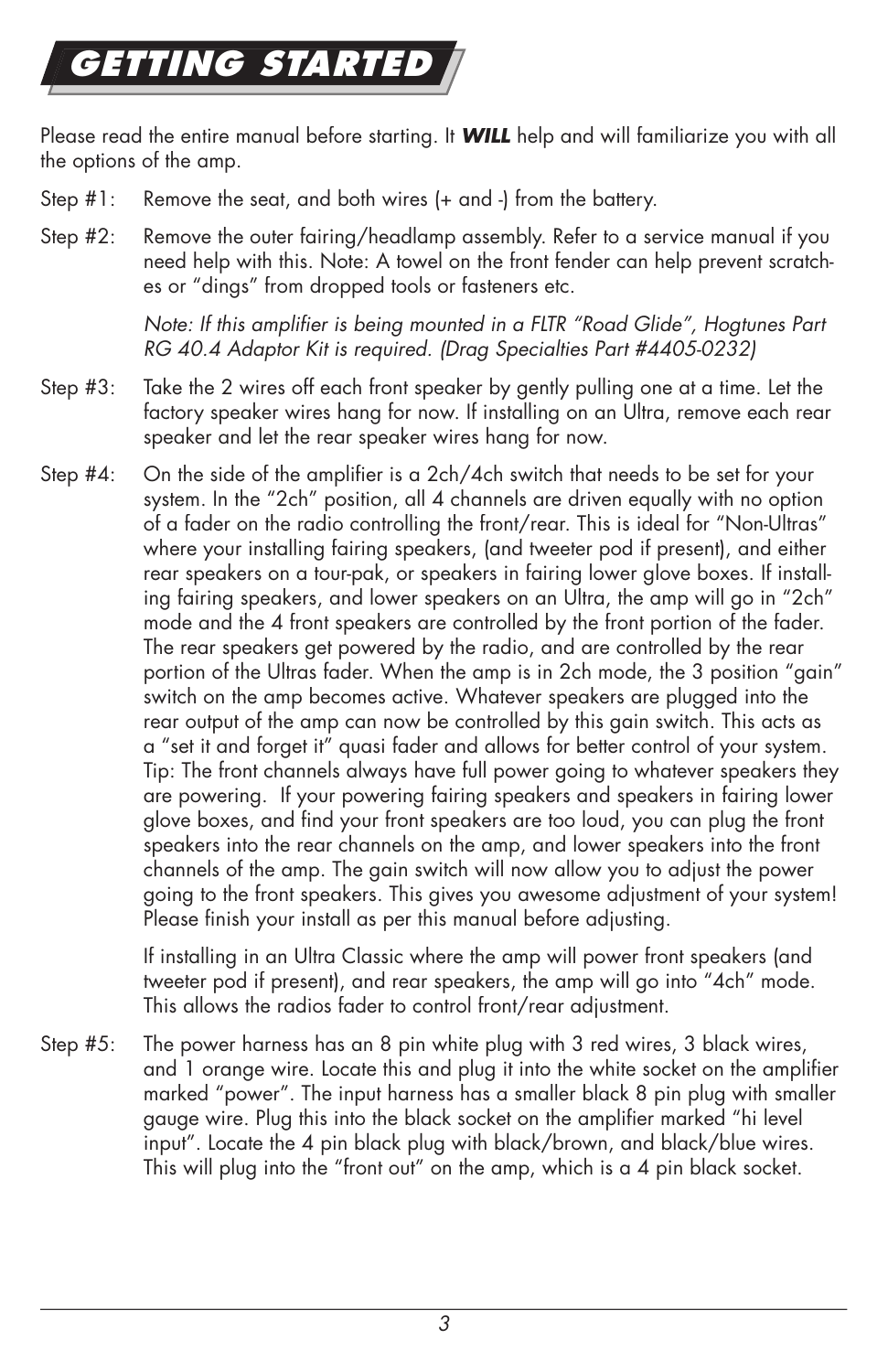- A) If installing on an Ultra where the amp will power fronts and rears: Locate the long "rear speaker" harness with 8 black wires in it. One end has an 8 pin white plug, the other end has two 4 pin connectors. One of the 4 pin connectors on this long harness will plug into the empty 4 pin plug on the input harness. It will only go on one way. The other 4 pin plug on the rear harness will plug into the "rear out" which is a white socket on the other side of the amp. Remember to have the "2ch/4ch" switch set to "4ch".
- B) If installing on a EG Classic, Street Glide or Road Glide where the amp will power fronts and rears: Locate the long "rear speaker" harness with 8 black wires in it. One end has a white 8 pin connector, the other end has two 4 pin connectors. One 4 pin plug on the rear harness will plug into the "rear out" which is a white socket on the output side of the amp. The other white connector on the same end of this harness is not used. Remember to have the "2ch/4ch" switch on "2ch"
- C) **If installing where the amp will power fairing speakers, and fairing lower glove box speakers:** Locate the wire harness with a white 4 pin white plug on one end and a 4 pin black plug covered in heat shrink. Plug the white plug on this harness into the rear output on the side of the amp. Remember to have the "2ch/4ch" switch on "2ch". If adding rears to this configuration, locate the long "rear speaker" harness with 8 black wires in it. One end has a white 8 pin connector, the other end has two 4 pin connectors. One 4 pin plug on the rear harness will plug into the "bypass out" which is the blue socket on the output side of the amp. The other white connector on the same end of this harness is not used. Remember to have the "2ch/4ch" switch on "2ch". **IMPORTANT:** The radios power is diverted to this set of speakers, so the speakers ohms  $(\Omega)$  used in this location **MUST** match the ohms the radio works with. For 2006-Current factory radios, 2 ohm speakers are required. For 1998-2005 factory radio's, 4-8 ohm speakers are required.

The amplifier is designed to mount on top of the radio inside the fairing so when installed, the large factory wire harness that goes across the back of the speedometer and tachometer will sit in the trough or "dish" cut into the top of the amplifier, as show in Diagram 1.1 below.

![](_page_3_Picture_4.jpeg)

Diagram 1.1 (Amp Shown on 06+ Ultra With Rubber "Foot")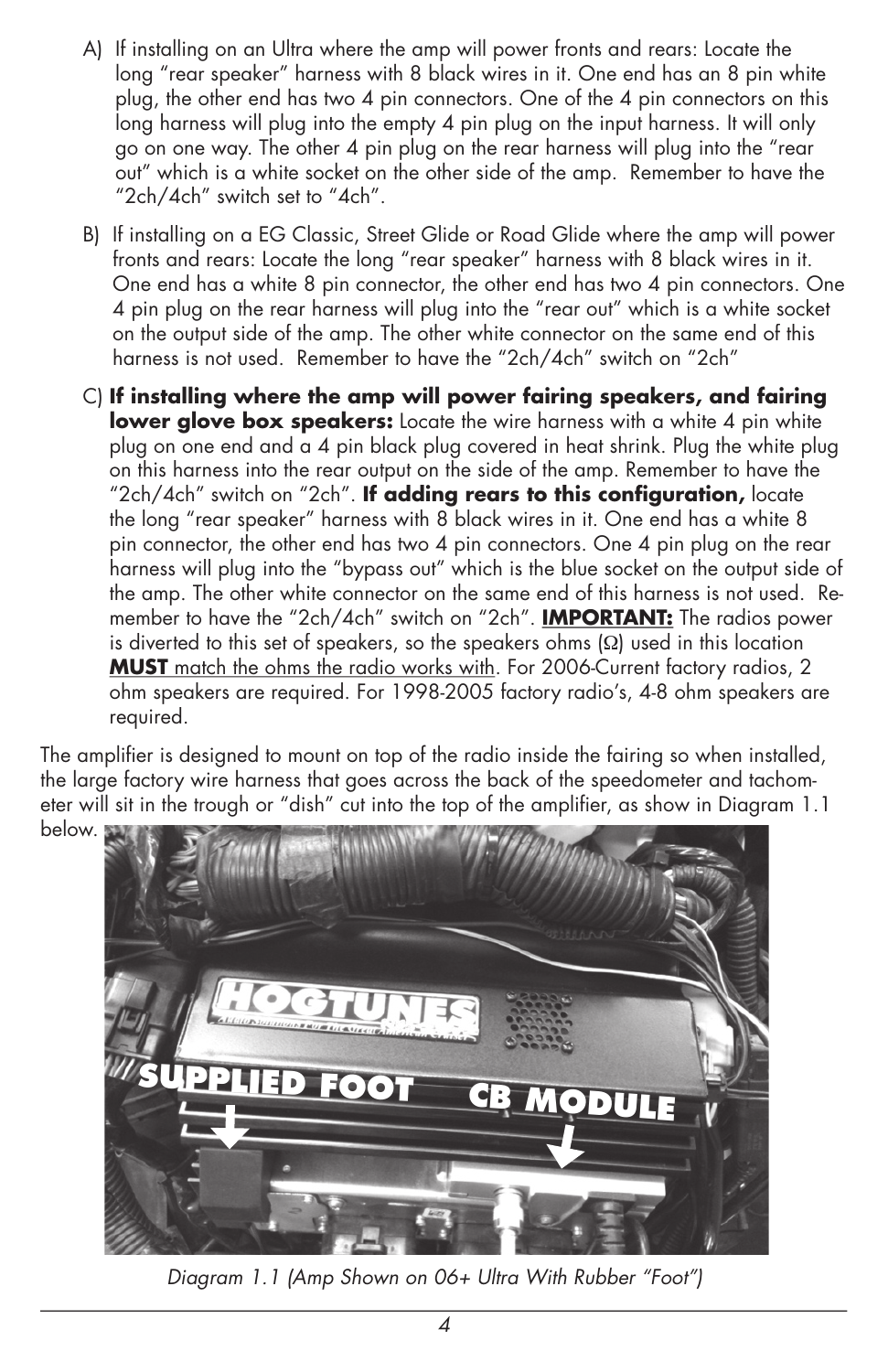There is a black rubber "foot" in the kit. On 2006+ Ultras, the CB module is mounted on top of the radio on the clutch side. The foot is used to fill the void next to the CB, so when installed, the amplifier has ample support. On 1998-2005 bikes, or 2006+ bikes with the CB and XM modules, or 2006 bikes with the CB removed, the foot is not used. See the 4 options below, and pick the one for your bike to prepare the amp to be installed in place.

![](_page_4_Picture_1.jpeg)

Review the 4 options below, and pick the option best suited for your bike to prepare the amp to be installed in place.

- 1) **If you have an 06+ Ultra with the CB as shown in Diagram 1.1**, the foot will be installed using supplied screws to the 2 holes on the bottom of the "brake side" of the amplifier. The foot has an angle cut in it so it will clear the outer fairing going back on. Make sure the angled portion of the foot sits adjacent to the angled part of the amp. Place one side of the supplied "hook and loop" adhesive on the CB Module, trimming it to fit if you like, and the other side of the "hook and loop" adhesive on the underside of the amplifier. Place the small piece of "hook and loop" adhesive between the screw holes on the underside of the foot. This helps the amp sit level when properly installed. Please note that most adhesives work best at room temperature or higher and on clean surfaces. Put the amp in place. There is an "overhang" built into the foot. The amp is far enough back when the overhang meets the back of the radio.
- 2) **If you have an 06+ with the CB AND XM Module , or a 98-05 Ultra**. place one side of the supplied "hook and loop" across the CB Module,/XM Module or across the top of the 98-05 radio, and the other side of the "hook and loop" adhesive on the underside of the amplifier. Please note that most adhesives work best at room temperature or higher and on clean surfaces. Put the amp in place so the back of the amp is as close to the back of the speedo/tach as possible, or the outer fairing will not go back on.
- 3) **If you have a 2006+ with no CB (or XM) module** you will notice a "bump that runs from the front to the back of the radio in the center. Take one side of the hook and loop adhesive, cut it in half, and place each half on either side of the bump. Place the other side of the "hook and loop" adhesive on the underside of the amp. Please note that most adhesives work best at room temperature or higher and on clean surfaces. Put the amp in place so the back of the amp is as close to the back of the speedo/tach as possible, or the outer fairing will not go back on.
- 4) **If you have a Road Glide.** You will mount the amp using the instructions that came in your RG 40.4 Adaptor Kit. Once the amp is in place with the harnesses all plugged into the amp, you can move to the next step.

#### **Note: If wiring to speakers other than Hogtunes, the smaller connector on Hogtunes products is always positive (+)**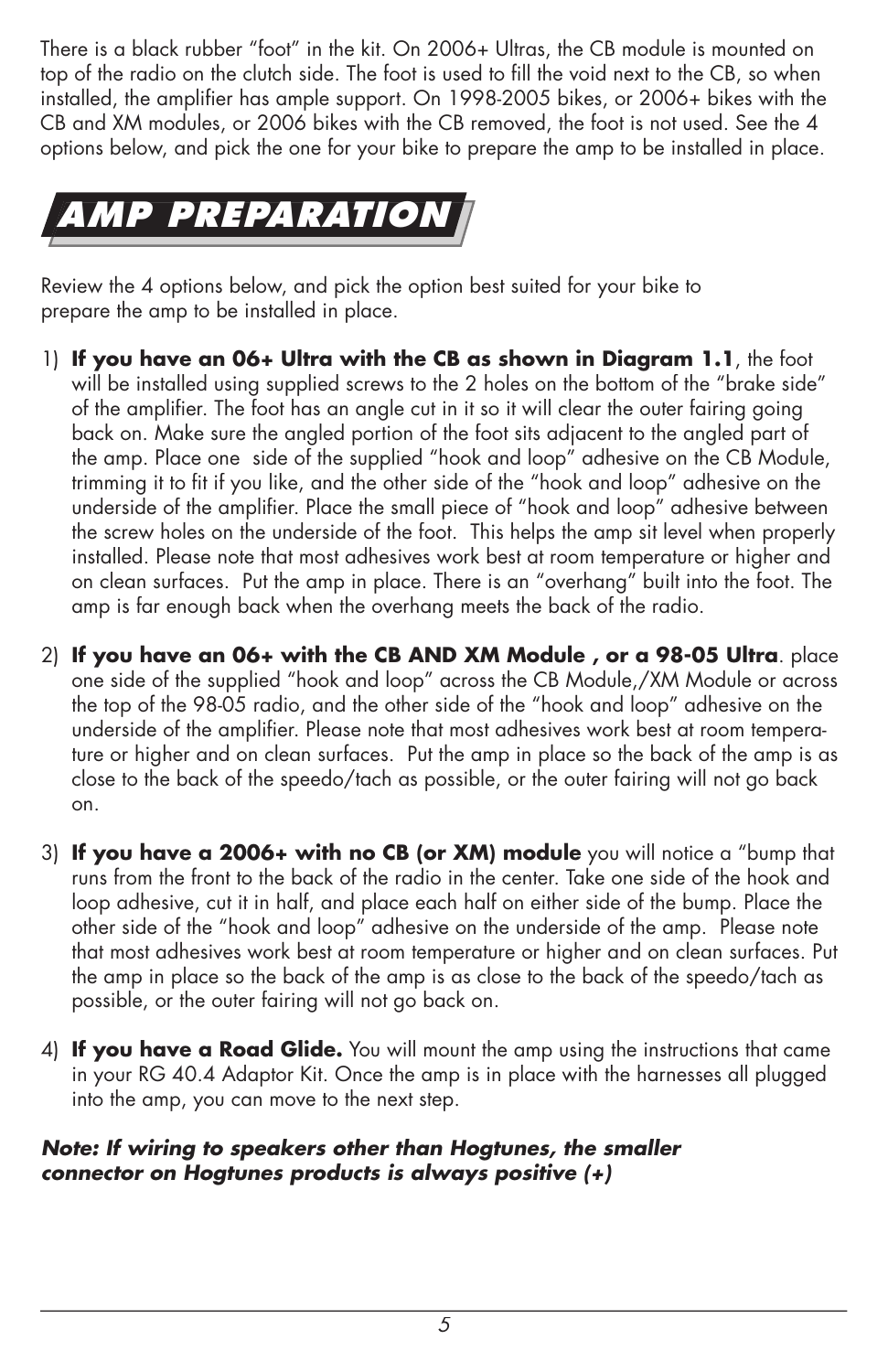# **WIRING THE AMPLIFIER**

- Step #1: With amplifier in place, take the yellow/black wires on the input connector of the amplifier, and plug them into the front factory speaker wires on the clutch side of the bike. They will only go in one way. Take the brown/black wires on the "front out" connector and plug them into the front clutch side speaker.
- Step #2: Take the green/black wires on the input connector and plug them into the front factory speaker wires on the brake side of the bike. Take the blue/black on the front out plug, and plug them into the brake side front speaker.

 The orange wire on the power harness is the "remote turn on lead" and tells the amp to turn on whenever it sees  $+12v$  (.5 amp min.). Unplug the center wire  $(+)$ on the cigarette lighter. Plug the orange lead from the amplifier directly onto the lighter using the female connector. Plug the factory lighter wire to the male "take off" connector which is part of the amps orange turn on lead.

# **ROUTING THE POWER WIRE HARNESS**

Step #1: The power/ground harness and rear harness (if used) will pass together under the inner fairing where the main wire harness passes through on the brake side of the bike. Loosen the tanks "chrome console" and run wires up and over the gas tank, but under the tanks chrome console. There is a provision on the front of the tank console for wires to pass.

![](_page_5_Picture_6.jpeg)

Stock Harness and Amplifiers Harnesses Passing From Fairing To Just In Front Of Tank **(Arrow A)**.

Cable Tying the 2 Amp Harnesses To The Main Bike Harness Just In Front Of The Tank **(Arrow B)** Allows The Amp Harnesses To Go Up Towards The Tanks Chrome Console Easier And Makes For a Cleaner Install.

When correctly installed, the power and ground wires are the right length to connect to the battery, and if used, the rear wire 8 pin harness is the right length to be zip-tied to the clutch side fender strut. Be sure to run the 8 pin harness **UNDER** the air line for the clutch side rear shock.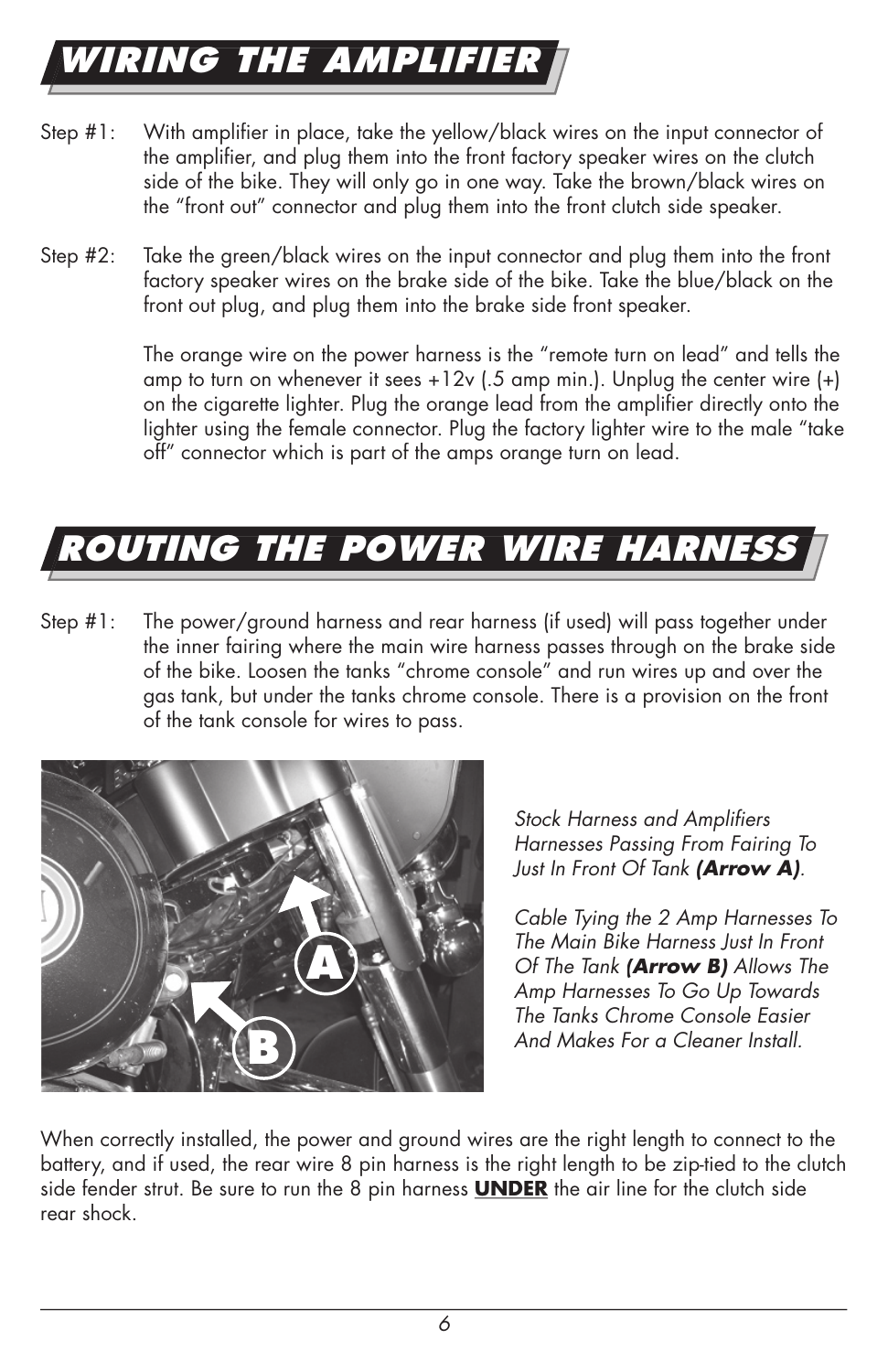## **If running a supplied harness to the rears**

On the 8 pin rear harness "end" or "pigtail", you will see 2 pairs of black shorter wires in a sheath, and 2 pairs of black longer wires in a second sheath. Put the ends of the shorter wires into the brake side rear speaker box.

#### **If Installing on an Ultra**

these wires will enter where the factory wires enter the rear speaker box. Plug the factory rear speaker wires into the male wires of the amp harness-they will only go on one way. Take a rear speaker and plug the female connectors of the amp harness into the speaker. Repeat this step using the longer wires on the clutch side of the bike.

**If using Hogtunes Rear Speaker Pods**, the wires will enter through a "slice" in the vinyl on the lower inside part of the box.

> Attach the amps red wire to the positive (+) battery terminal, and the amps black wire to the negative (-) battery terminal. The factory battery wires are also re-installed at this point. Note: when attaching the power and ground wires, it is always a good practice to do the negative first. When the positive connector touches the battery, some sparking is normal. This is a function of the capacitors in the amplifier charging up.

Step#7: Turn the stereo on, and at low volume, test to make sure all speakers are working. Note: Sound quality is best with the fairing mounted and secured on the bike. Re-install the seat making sure the amplifiers "+" and "-" connectors are positioned in such away so they will not bend or break when the riders weight is on the seat. This is the best time to take a few minutes to "clean up" the wiring, and secure using supplied zip-ties.

**Before re-installing outer fairing, turn front wheel to each extreme side making sure any wiring is not impeding the steering of the motorcycle. Failure to do so can result in serious injury or death!** 

> **Re-install the fairing and your system is now ready to enjoy!**

### **Adjusting the Bass levels:**

 The MAXXBASS feature built into this amp has almost as much power as a 386 computer! This feature allows us to "tune" the amps sound for the motorcycle application. On Radio Sound (1998-2005 model ) radios, between 5-6 "bars" is all that is needed on the bass level screen. On Harman-Kardon(2006+) radios, 1-3 bars above center is what we have found works best. This is a suggestion only. Adjust the system for what sounds best to you!